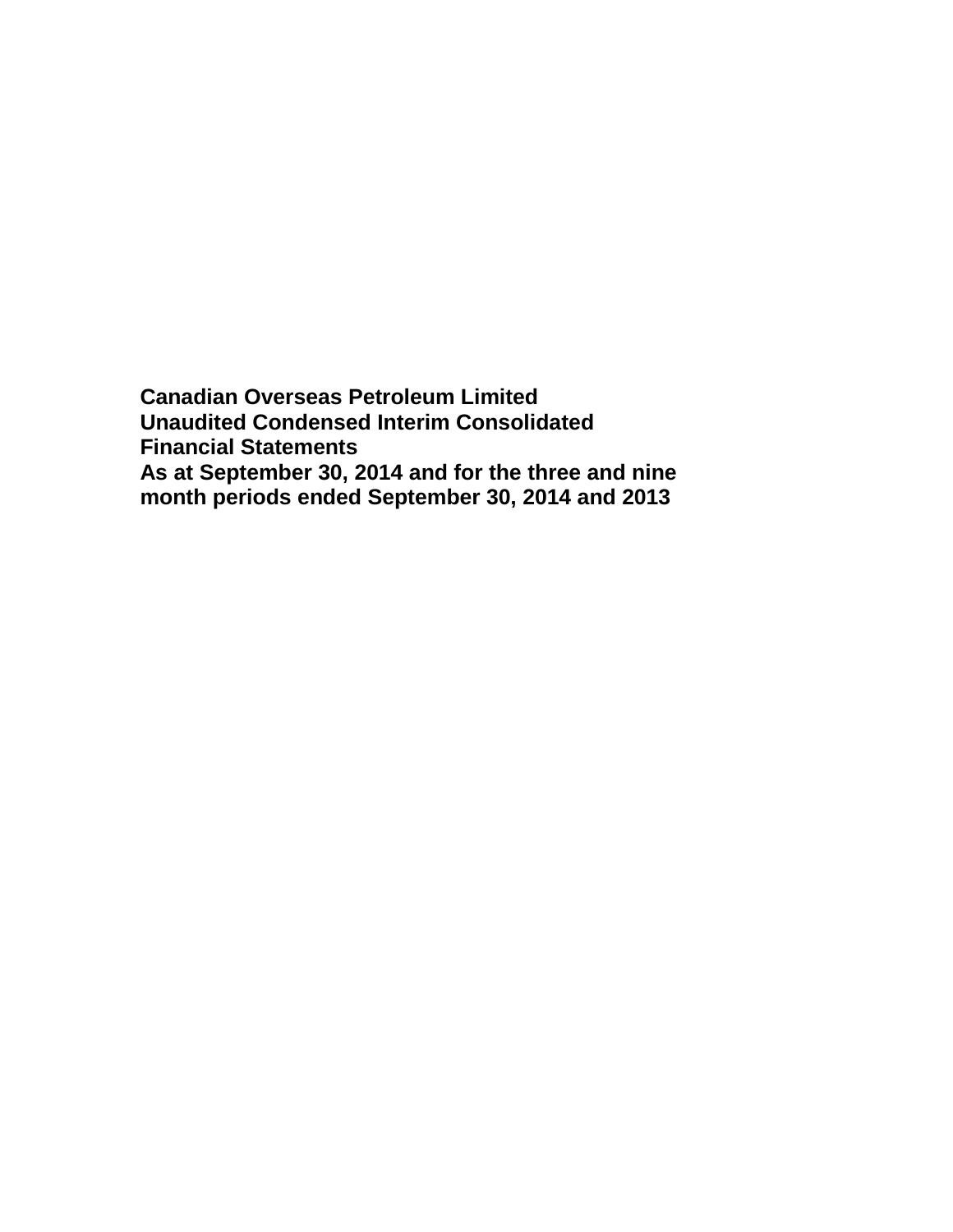### **Management's Responsibility for Consolidated Financial Statements**

The information provided in these unaudited condensed interim consolidated financial statements is the responsibility of management. In the preparation of the statements, estimates are sometimes necessary to make a determination of future values for certain assets or liabilities. Management believes such estimates have been based on careful judgments and have been properly reflected in the accompanying unaudited condensed interim consolidated financial statements.

Management maintains a system of internal controls to provide reasonable assurance that the Company's assets are safeguarded and to facilitate the preparation of relevant and timely information.

The audit committee has reviewed the unaudited condensed interim consolidated financial statements with management and the auditors, and has reported to the Board of Directors. The Board of Directors has approved the unaudited consolidated interim financial statements as presented.

*Signed "Arthur S. Millholland" Signed "Christopher McLean"* Arthur S. Millholland Christopher McLean President and Chief Executive Officer Chief Financial Officer November 11, 2014 November 11, 2014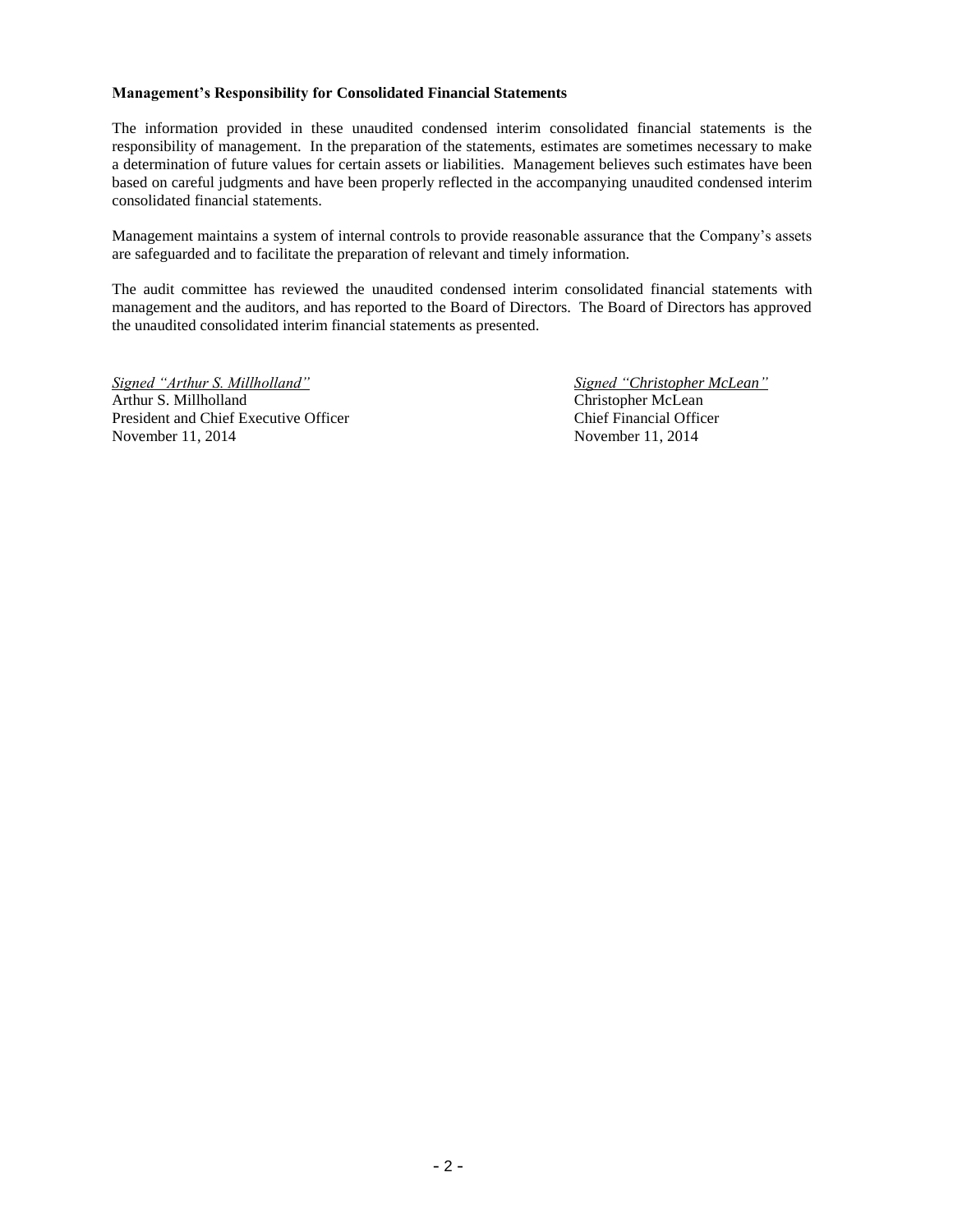# **Canadian Overseas Petroleum Limited Condensed Consolidated Statements of Financial Position (unaudited) (in thousands of Canadian dollars)**

| As at                                      | September 30, | December 31, |
|--------------------------------------------|---------------|--------------|
|                                            | 2014          | 2013         |
| <b>Assets</b>                              |               |              |
| Current                                    |               |              |
| Cash and cash equivalents (note $3$ )      | \$<br>8,112   | \$<br>2,384  |
| Accounts receivable                        | 153           | 60           |
| Prepaid expenses                           | 630           | 306          |
| Loan receivable                            | 12            | 12           |
|                                            | 8,907         | 2,762        |
| Deposits and prepayments                   | 66            | 52           |
| Loan receivable                            | 3             | 12           |
| Exploration and evaluation assets (note 4) | 18,231        | 17,502       |
| Office equipment                           | 150           | 187          |
|                                            | \$<br>27,357  | \$<br>20,515 |
| <b>Liabilities</b>                         |               |              |
| Current                                    |               |              |
| Accounts payable and accrued liabilities   |               |              |
| (note 5)                                   | \$<br>1,835   | \$<br>1,859  |
|                                            | 1,835         | 1,859        |
| Derivative liability (note 6)              | 73            |              |
|                                            | 1,908         | 1,859        |
| <b>Shareholders' Equity</b>                |               |              |
| Share capital (note 6)                     | 119,010       | 110,020      |
| Warrants (note 7)                          | 2,860         |              |
| Contributed capital reserve                | 47,971        | 47,971       |
| Deficit                                    | (144, 842)    | (139, 675)   |
| Accumulated other comprehensive            |               |              |
| income                                     | 450           | 340          |
|                                            | 25,449        | 18,656       |
|                                            | \$<br>27,357  | \$<br>20,515 |

### **Nature of operations (note 1) Basis of preparation and going concern (note 2) Commitments and contractual obligations (note 8)**

See accompanying notes to the condensed consolidated financial statements.

## **Approved on behalf of the Board:**

| Signed "Arthur S. Millholland" | Signed ' |
|--------------------------------|----------|
| Director                       | Director |

*Signed "Rick Schmitt"*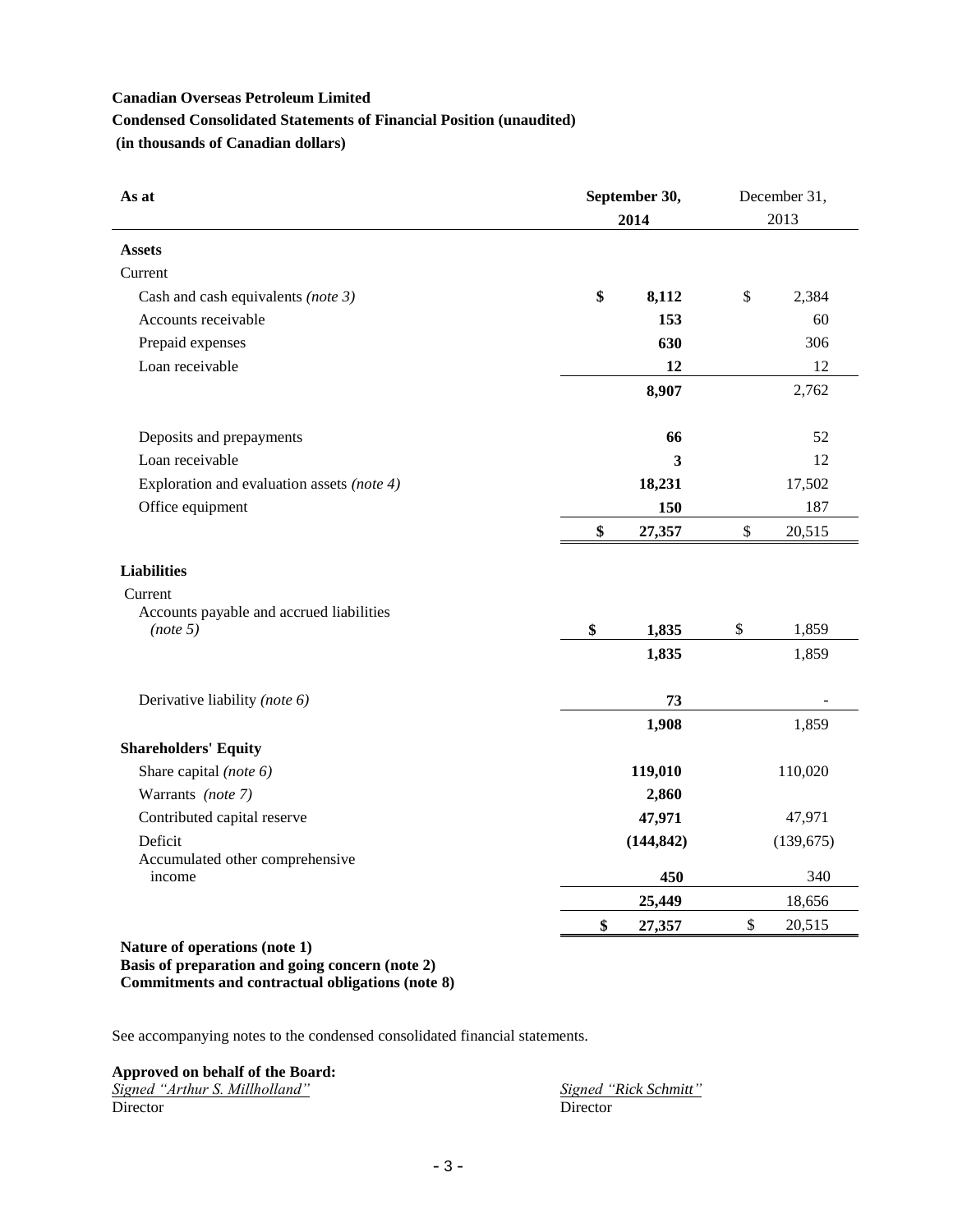## **Canadian Overseas Petroleum Limited**

## **Condensed Consolidated Statements of Comprehensive Loss (unaudited)**

**(in thousands of Canadian dollars, except per share amounts)**

|                                                             | Three months<br>September 30, | ended<br>2014 | Three months<br>ended<br>September 30,<br>2013 | Nine months<br>ended<br>September 30,<br>2014 | Nine months<br>ended<br>September 30,<br>2013 |
|-------------------------------------------------------------|-------------------------------|---------------|------------------------------------------------|-----------------------------------------------|-----------------------------------------------|
| <b>Operations</b>                                           |                               |               |                                                |                                               |                                               |
| Exploration                                                 |                               |               |                                                |                                               | 72                                            |
| Pre-license costs<br>Derecognition of exploration &         |                               | (129)         |                                                | (453)                                         | (433)                                         |
| evaluation assets (note 4)                                  |                               | (748)         |                                                | (748)                                         |                                               |
| Administrative                                              |                               | (2,006)       | (1, 351)                                       | (4,734)                                       | (5,234)                                       |
| Depreciation                                                |                               | (18)          | (16)                                           | (52)                                          | (46)                                          |
|                                                             |                               | (2,901)       | (1, 367)                                       | (5,987)                                       | (5,641)                                       |
| <b>Finance income and costs</b>                             |                               |               |                                                |                                               |                                               |
| Interest income                                             |                               | 7             | 5                                              | 14                                            | 12                                            |
| Derivative gain (note 6)                                    |                               | 6             |                                                | 23                                            |                                               |
| Foreign exchange gain/(loss)                                |                               | 689           | (244)                                          | 783                                           | 343                                           |
|                                                             |                               | 702           | (239)                                          | 820                                           | 355                                           |
| Loss                                                        |                               | (2,199)       | (1,606)                                        | (5,167)                                       | (5,286)                                       |
| Gain/(loss) on translation of foreign<br>subsidiaries $(1)$ |                               | 149           | (171)                                          | 110                                           | 97                                            |
| Comprehensive loss                                          | \$                            | (2,050)       | \$<br>(1,777)                                  | \$<br>(5,057)                                 | \$<br>(5,189)                                 |
| Loss per share (basic and diluted)                          |                               | \$(0.01)      | \$(0.01)                                       | \$(0.01)                                      | \$(0.02)                                      |
| Weighted average number of shares<br>outstanding            | 373,475,932                   |               | 310,280,667                                    | 352,846,657                                   | 292,867,719                                   |

**(1)**Other comprehensive income includes items that will be subsequently reclassified into profit and loss.

See accompanying notes to the condensed consolidated financial statements.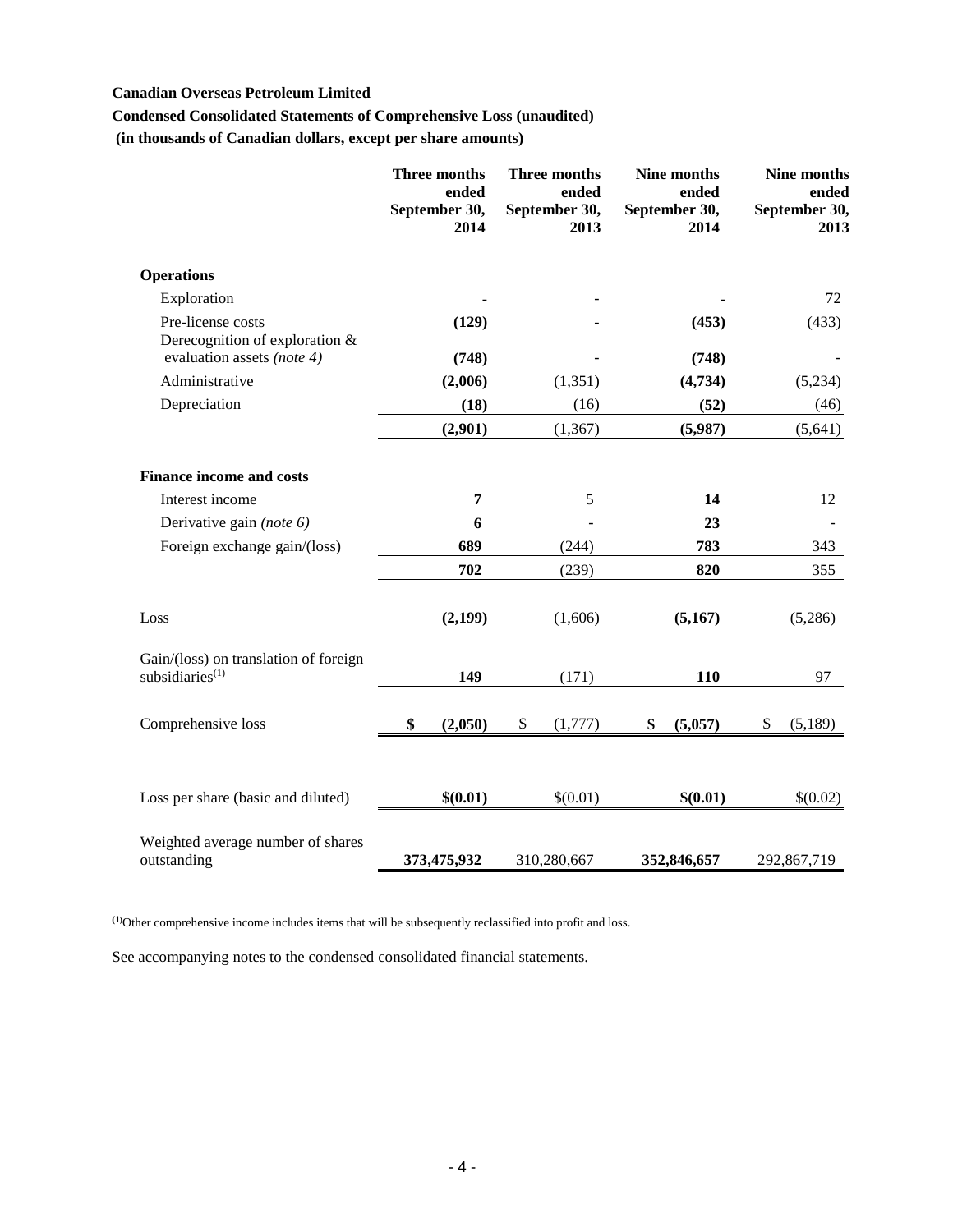## **Canadian Overseas Petroleum Limited**

## **Condensed Consolidated Statements of Changes in Equity (unaudited)**

**(in thousands of Canadian dollars)**

|                                                                                                                   | <b>Share</b>       | <b>Capital Warrants</b> | Contributed<br>Capital<br><b>Reserve</b> |              | <b>Accumulated</b><br>Comprehensive<br>Deficit Income/ $(Loss)^{(1)}$ | <b>Other</b> | <b>Total</b><br><b>Equity</b> |
|-------------------------------------------------------------------------------------------------------------------|--------------------|-------------------------|------------------------------------------|--------------|-----------------------------------------------------------------------|--------------|-------------------------------|
| <b>Balance at December 31, 2012</b>                                                                               | \$100,768 \$37,359 |                         | \$9,113                                  | \$ (130,602) | \$                                                                    | 182          | \$16,820                      |
| Comprehensive (loss) /<br>income for the period                                                                   |                    |                         |                                          | (5,286)      |                                                                       | 97           | (5,189)                       |
| <b>Transactions with owners,</b><br>recorded directly to equity<br>Issue of common shares -<br>net of issue costs | 7,461              |                         |                                          |              |                                                                       |              | 7,461                         |
| <b>Balance at September 30, 2013</b>                                                                              | \$108,229          | \$37,359                | \$9,113                                  | \$ (135,888) | \$                                                                    | 279          | \$<br>19,092                  |
| <b>Balance at December 31, 2013</b>                                                                               | $$110,020$ \$      |                         | \$47,971                                 | \$ (139,675) | \$                                                                    | 340          | \$18,656                      |
| Comprehensive (loss) / gain for<br>the period                                                                     |                    |                         |                                          | (5,167)      |                                                                       | 110          | (5,057)                       |
| <b>Transactions with owners,</b><br>recorded directly to equity<br>Issue of common shares -                       |                    |                         |                                          |              |                                                                       |              |                               |
| net of issue costs (note $6$ )<br>Issue of share purchase<br>warrants (note $6$ )                                 | 8,990<br>٠         | 2,860                   |                                          |              |                                                                       |              | 8,990<br>2,860                |
| <b>Balance at September 30, 2014</b>                                                                              | \$119,010          | \$2,860                 | \$47,971                                 | \$(144, 842) | \$                                                                    | 450          | \$25,449                      |

**(1)**As at September 30, 2014 the accumulated other comprehensive income balance consists of unrealized foreign exchange on translation of foreign subsidiaries.

See accompanying notes to the condensed consolidated financial statements.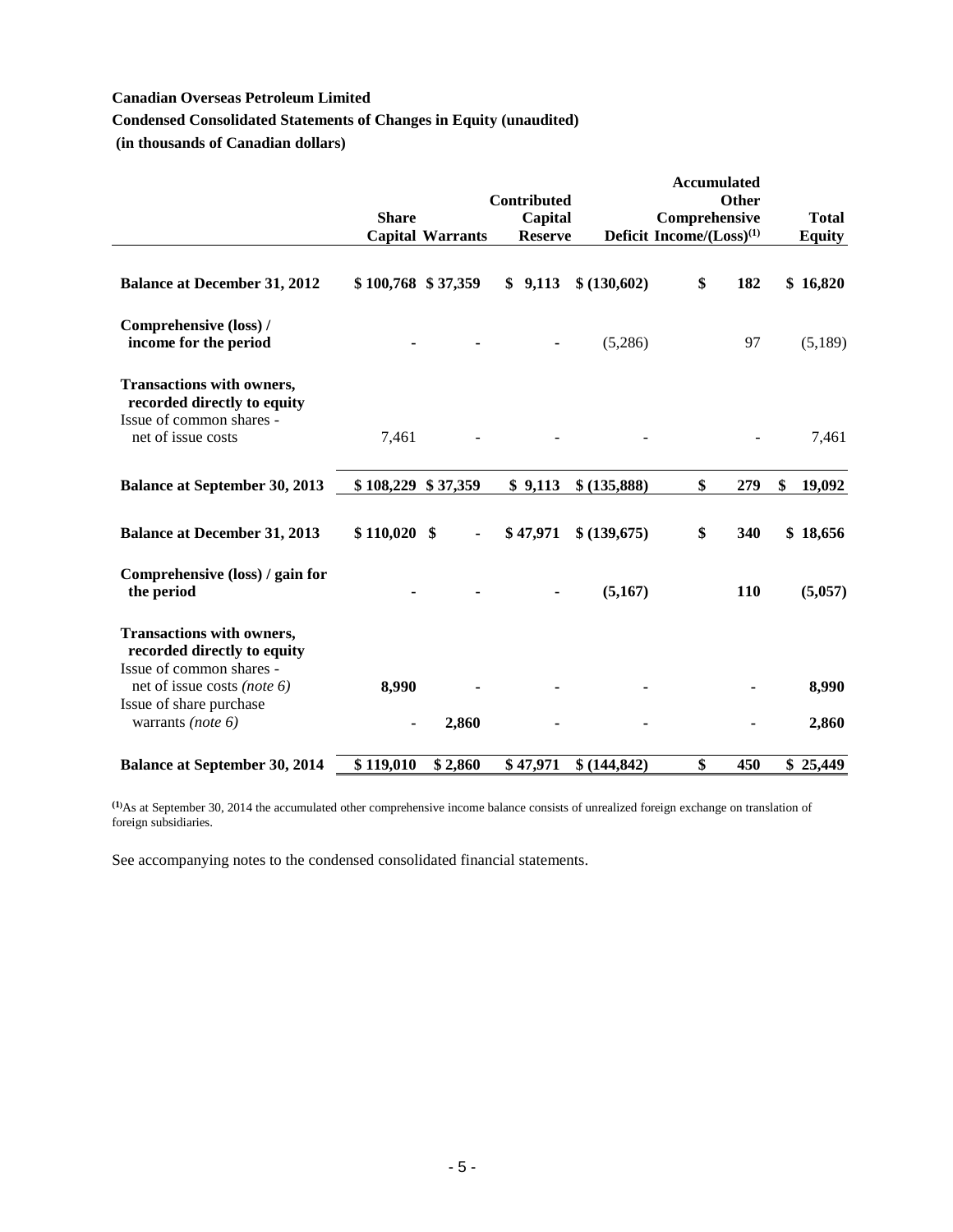## **Canadian Overseas Petroleum Limited**

## **Condensed Consolidated Statements of Cash Flows (unaudited)**

**(in thousands of Canadian dollars)**

| For the nine months ended September 30                                                | 2014          | 2013          |
|---------------------------------------------------------------------------------------|---------------|---------------|
| <b>Cash Used In Operating Activities</b>                                              |               |               |
| Loss                                                                                  | \$<br>(5,167) | \$<br>(5,286) |
| Interest income                                                                       | (14)          | (12)          |
| Add (deduct) non-cash items:                                                          |               |               |
| Depreciation                                                                          | 52            | 45            |
| Exploration & Evaluation write off (note 4)                                           | 748           |               |
| Unrealized foreign exchange gain                                                      | (794)         | (313)         |
| Funds used in operations                                                              | (5, 175)      | (5,566)       |
| Net change in non-cash working capital (note 10)                                      | (454)         | (293)         |
|                                                                                       | (5,629)       | (5,859)       |
| <b>Financing Activities</b>                                                           |               |               |
| Issuance of common shares, net of issue costs                                         | 11,922        | 7,461         |
| Decrease in loan receivable                                                           | 9             |               |
|                                                                                       | 11,931        | 7,461         |
| <b>Investing Activities</b>                                                           |               |               |
| Additions to office equipment                                                         | (15)          | (14)          |
| Additions to exploration and evaluation assets                                        | (613)         | (890)         |
| Interest income                                                                       | 14            | 12            |
| Net change in non-cash working capital (note 10)                                      |               | 83            |
|                                                                                       | (614)         | (809)         |
| Increase in cash and cash equivalents                                                 |               |               |
| during the period                                                                     | 5,688         | 793           |
| Effect of foreign exchange on cash and cash<br>equivalents held in foreign currencies | 40            | 2             |
| Cash and cash equivalents, beginning of period                                        | 2,384         | 4,374         |
| Cash and cash equivalents, end of period                                              | \$<br>8,112   | \$<br>5,169   |

See accompanying notes to the condensed consolidated financial statements.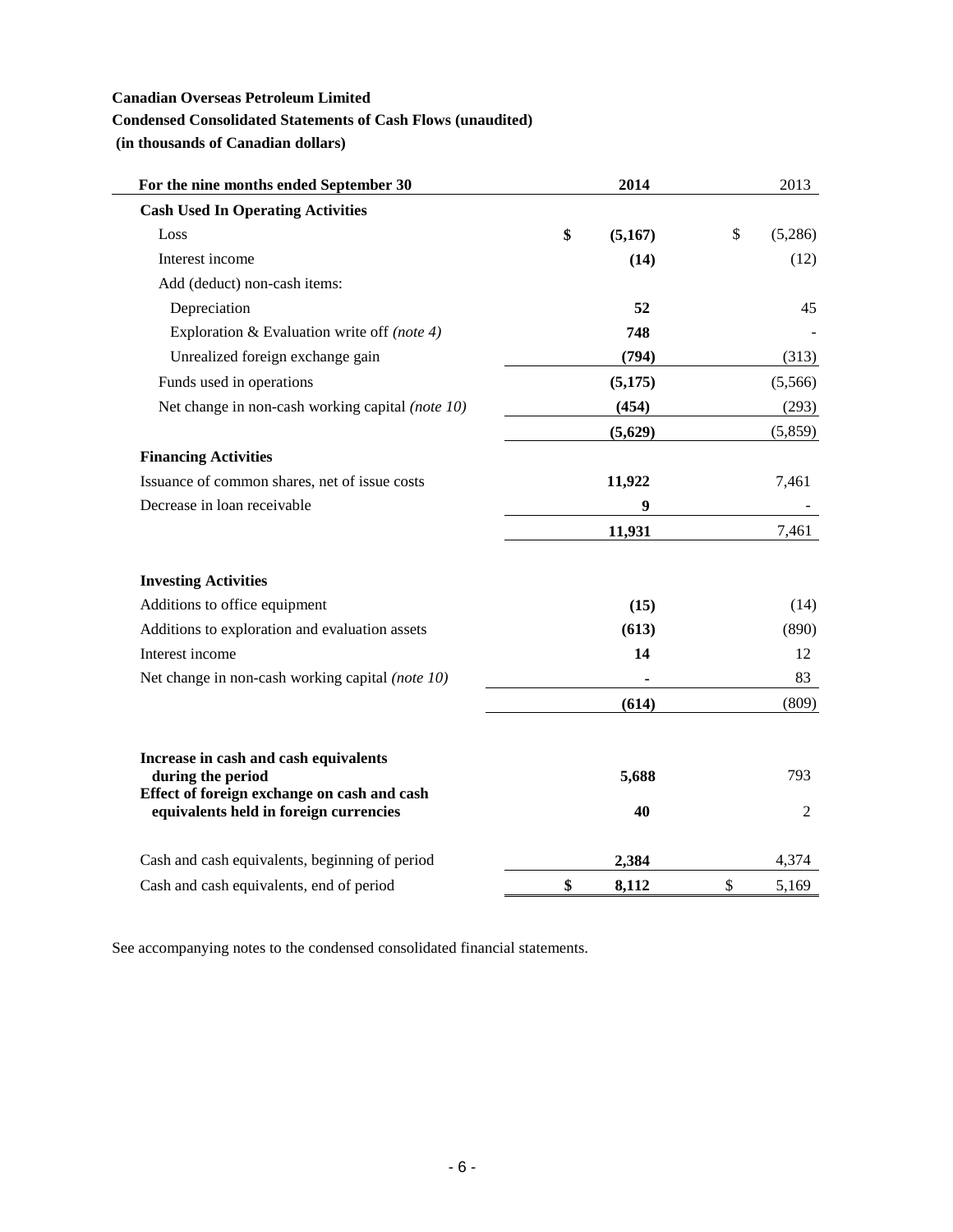### **1. NATURE OF OPERATIONS**

Canadian Overseas Petroleum Limited ("COPL" or the "Company"), is a widely-held publicly traded company incorporated and domiciled in Canada. The Company's common shares are traded on the TSX Venture Exchange in Canada and the London Stock Exchange in the UK. The Company's registered office is in Calgary, Alberta at  $400$ ,  $604 - 1$ <sup>st</sup> Street SW.

COPL and its subsidiaries are involved in the identification, acquisition, exploration and development of oil and natural gas offshore reserves. As at September 30, 2014, the Company has the following subsidiaries, all of which are wholly-owned:

- COPL Technical Services Limited, which is involved in providing technical services to the COPL group of companies;
- Canadian Overseas Petroleum (UK) Limited ("COPL UK"), which conducts the Company's operations in the United Kingdom ("UK") North Sea;
- Canadian Overseas Petroleum (Bermuda Holdings) Limited and Canadian Overseas Petroleum (Bermuda) Limited ("COPL B"), which were created in May 2011 to conduct anticipated operations in offshore Liberia;
- COPL New Zealand Limited, which was incorporated in New Zealand ("NZ") on November 8, 2012; and
- Canadian Overseas Petroleum (Nigeria) Limited, which was incorporated in Bermuda on October 17, 2013.

### **2. BASIS OF PREPARATION AND GOING CONCERN**

#### *Basis of Preparation and Compliance*

The Company's unaudited condensed interim consolidated financial statements ("financial statements") have been prepared in accordance with International Accounting Standard ("IAS") 34, "Interim Financial Reporting" following acceptable accounting policies under International Financial Reporting Standards ("IFRS") and are reported in thousands of Canadian dollars ("\$"). The Company's financial statements should be read in conjunction with the Company's audited annual consolidated financial statements as at and for the years ended December 31, 2013 and 2012, which outline the Company's significant accounting policies in Note 3 thereto, which have been applied consistently in these financial statements, except as noted below, as well as the Company's critical accounting judgments and key sources of estimation uncertainty which are also set out in Note 3 thereto.

As at January 1, 2014, the Company adopted the following standards:

• IAS 36, Impairment of Assets – Amendments to IAS 36 require entities to disclose the recoverable amount of an impaired Cash Generating Unit ("CGU"). The Company assessed the effect of IAS 36 and determined that there will be no material impact on the financial statements.

• IFRIC 21, Levies – Interpretation of IAS 37, Provisions, Contingent Liabilities and Assets, sets out criteria for the recognition of a liability, one of which is the requirement for the entity to have a present obligation as a result of a past event. The interpretation clarifies that the obligation that gives rise to the liability to pay a levy is the activity described in the relevant legislation that triggers the payment of the levy. The Company assessed the effect of IFRIC 21 on its consolidated statements of financial position and consolidated statements of comprehensive loss and has determined there is no material impact.

These financial statements were approved for issuance by the Board of Directors on November 11, 2014.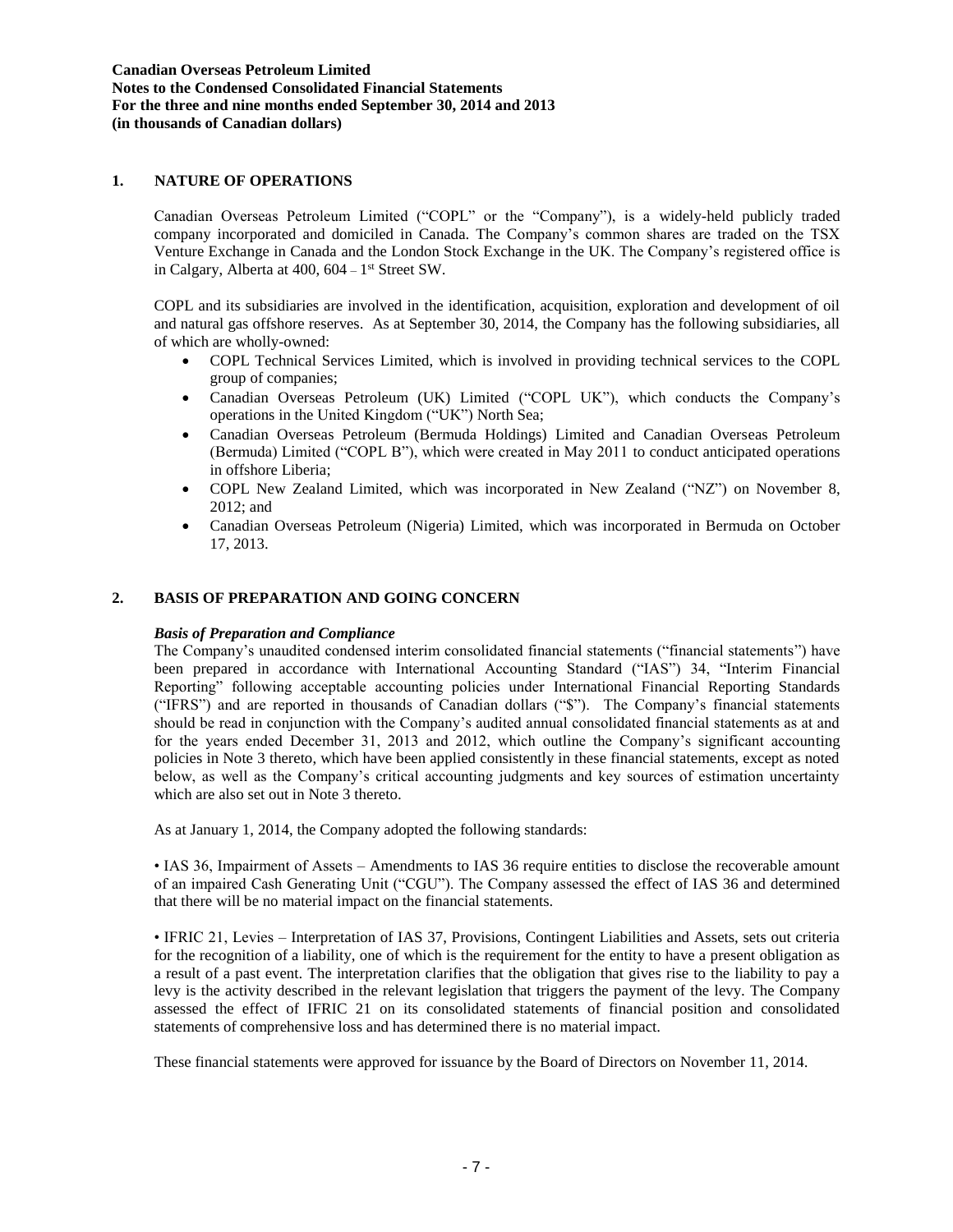### **2. BASIS OF PREPARATION AND GOING CONCERN (continued)**

#### *Going Concern*

These consolidated financial statements are prepared on a going concern basis which assumes that the Company will be able to realize its assets and discharge its liabilities in the normal course of business.

Currently, the Company does not have material cash inflows and/or adequate financing to develop profitable operations. The Company is pursuing exploration projects and contracts that will require substantial additional financing before they are able to generate positive operating cash flows. Accordingly, the Company's continued successful operations are dependent on its ability to obtain additional financing. There is no assurance that the Company will be able to obtain adequate financing in the future or that such financing will be obtained on terms advantageous to the Company. With no assurance such financing will be obtained in 2014, there is significant doubt the Company will be able to continue as a going concern. These financial statements do not give effect to adjustments that would be necessary to the carrying values and classifications of assets and liabilities should the Company be unable to continue as a going concern.

## **3. CASH AND CASH EQUIVALENTS**

| (\$000's)            | September 30, 2014 |       | December 31, 2013 |       |
|----------------------|--------------------|-------|-------------------|-------|
| Cash                 |                    | 8.022 |                   | 2.114 |
| Credit card deposits |                    | 90    |                   | 270   |
|                      |                    | 8.112 |                   | 2,384 |

Cash balances earn interest, whenever possible, at floating rates based on daily bank deposit rates.

Credit card deposits are bank deposits that cover the maximum credit limit available for corporate credit cards.

The fair value of cash and cash equivalents was \$8.1 million as at September 30, 2014 (\$2.4 million as at December 31, 2013). The Company deposits its cash with reputable Canadian and Bermudian banks. The Company did not have any overdraft facilities in place as at September 30, 2014 and December 31, 2013.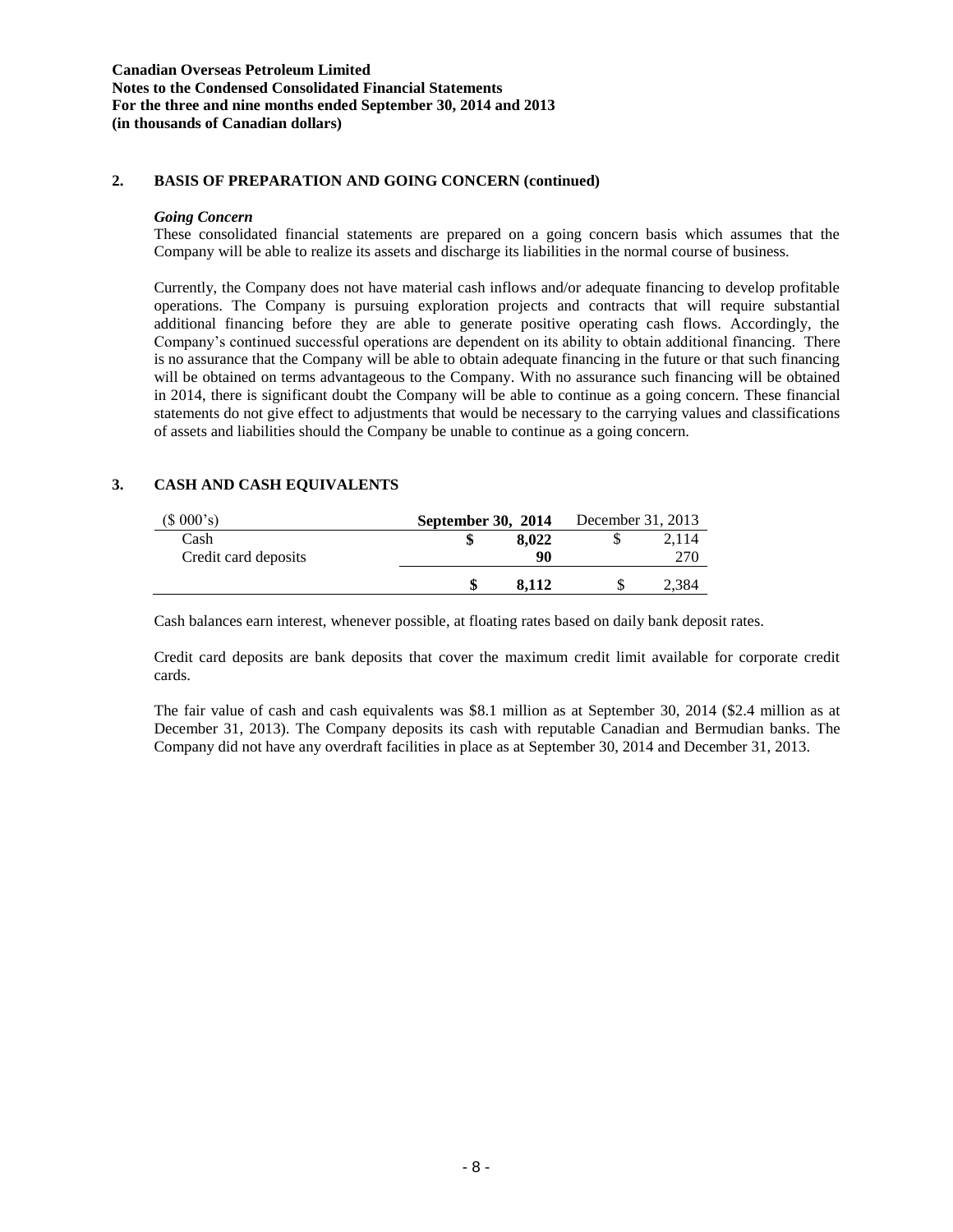### **Liberia New Zealand TOTAL (\$ 000's) As at December 31, 2012 \$ - \$ - \$ -** Additions **872** 633 **1,505** Transfer of deposit for seismic data **15,287** - **15,287** Net effect of foreign exchange 693 17 **710 As at December 31, 2013 \$ 16,852 \$ 650 \$ 17,502** Additions **462 151 613** Net effect of foreign exchange **917 (53) 864** Derecognition **- (748) (748) As at September 30, 2014 \$ 18,231 \$ - \$ 18,231**

## **4. EXPLORATION AND EVALUATION ASSETS**

#### *New Zealand*

As at September 30, 2014, the Company had commitments of \$1.7 million related to a minimum work program to be carried out by October 31, 2014, under a 50% exploration license in New Zealand and acted as a guarantor of its partner's commitments (the remaining 50%) in this New Zealand license. On November 1, 2014, the minimum work commitments on the exploration asset had not been met by the Company or its partner. There are no further financial penalties or commitments relative to this asset after that date. Thus, as at September 30, 2014, previously capitalized evaluation and exploration assets of \$748,000 were derecognized.

### **5. ACCOUNTS PAYABLE AND ACCRUED LIABILITIES**

| (\$000's)               | September 30, 2014 | December 31, 2013 |
|-------------------------|--------------------|-------------------|
| Trade payables          | 1,239              | 1,307             |
| Joint interest payables | 299                | 292               |
| Accrued liabilities     | 278                | 238               |
| Other                   | 19                 | 22                |
| <b>Total</b>            | 1.835              | 1.859             |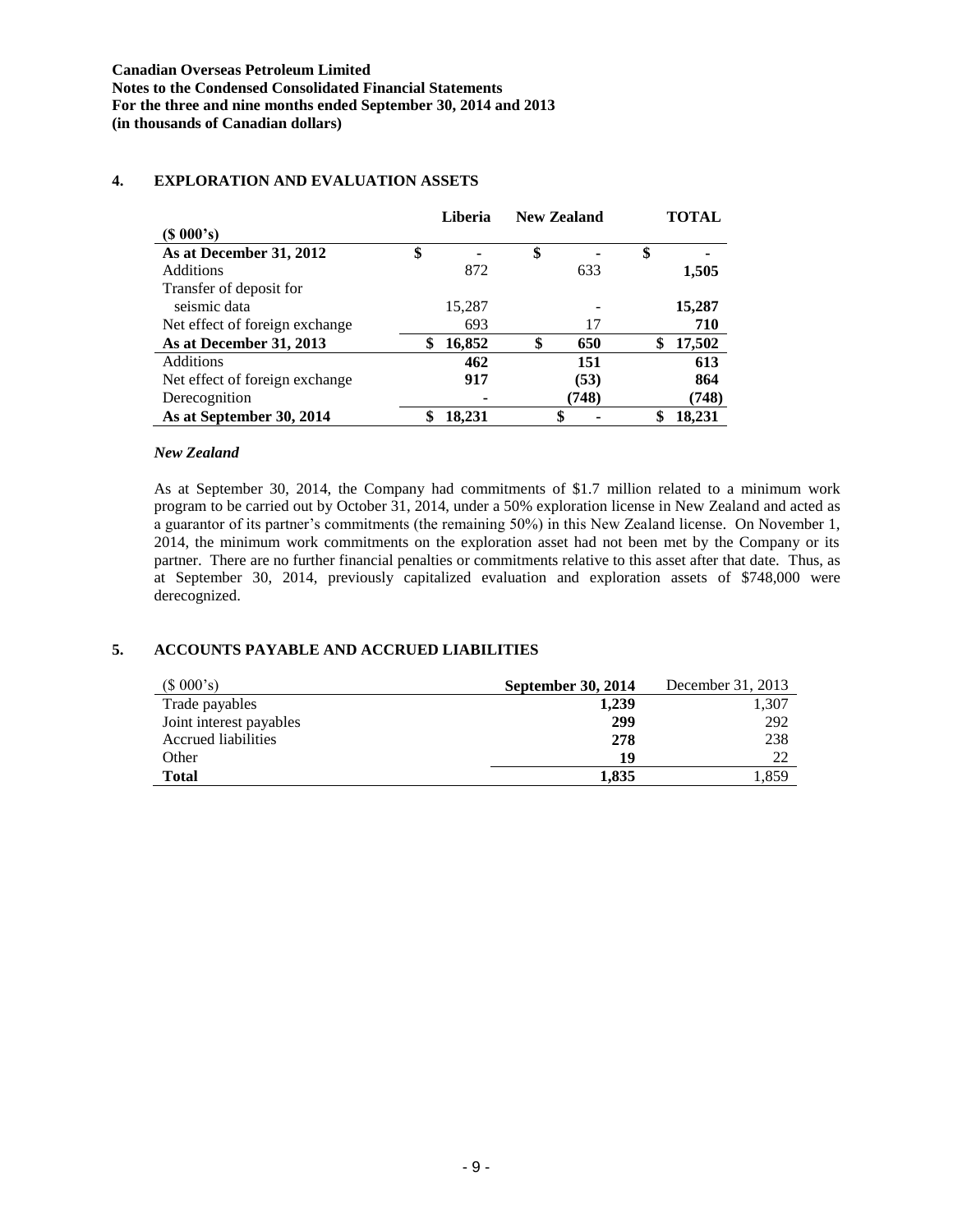### **6. SHARE CAPITAL**

#### **a) Authorized and Issued Common Shares**

#### Authorized

An unlimited number of common voting shares (the "Common Shares") without nominal or par value and an unlimited number of preferred shares, issuable in series.

### Issued

The issued share capital is as follows:

|                                                       | Number of<br><b>Common Shares</b> | <b>Amount</b> |
|-------------------------------------------------------|-----------------------------------|---------------|
| Balance, December 31, 2012                            | 284,016,939                       | \$100,768     |
| Issued pursuant to public offering on July 25th       | 30,000,000                        | 6,000         |
| Issued pursuant to public offering on August 28th     | 12,311,000                        | 2,462         |
| Issued pursuant to settlement of debt on December 3rd | 7,389,781                         | 1,810         |
| Share issue costs                                     |                                   | (1,020)       |
| Balance, December 31, 2013                            | 333,717,720                       | 110,020<br>S  |
| Issued pursuant to public offering on April 3rd       | 17,777,777                        | 4,392         |
| Issued pursuant to public offering on August 21st     | 50,555,000                        | 7,251         |
| Share issue costs                                     |                                   | (2,653)       |
| Balance, September 30, 2014                           | 402,050,497                       | 119,010<br>S  |

On April 3, 2014, the Company closed a prospectus relating to its admission to the standard listing segment of the Official List, and to trading on the main market for listed securities of the London Stock Exchange. The Company issued 17,777,777 Common Shares at a price of GBP 0.135 (\$0.247) for gross proceeds of GBP 2.4 million (\$4.4 million). The agents were paid cash commission and fees of GBP \$0.3 million (\$0.5 million) representing 5.0% of the gross proceeds of the public offering. Other expenses related to the public offering amounted to approximately \$1.1 million.

The Company also issued 888,889 share purchase warrants ("Warrants") to its agent as compensation warrants in an amount equal to 5.0% of the aggregate number of Common Shares issued pursuant to the offering. Each Warrant entitles the holder to purchase one Common Share of COPL for the period until April 4, 2016, at an exercise price of GBP 0.135 (\$0.247). The fair value of the Warrants issued was recognized as share issue costs and estimated at \$0.1 million using a Black-Scholes option pricing model with the following assumptions:

|                               | 2014 |
|-------------------------------|------|
| Risk-free interest rate       | 1.1% |
| Weighted average life (years) | 2.0  |
| Expected volatility           | 81%  |
| Expected dividend yield       | 0%   |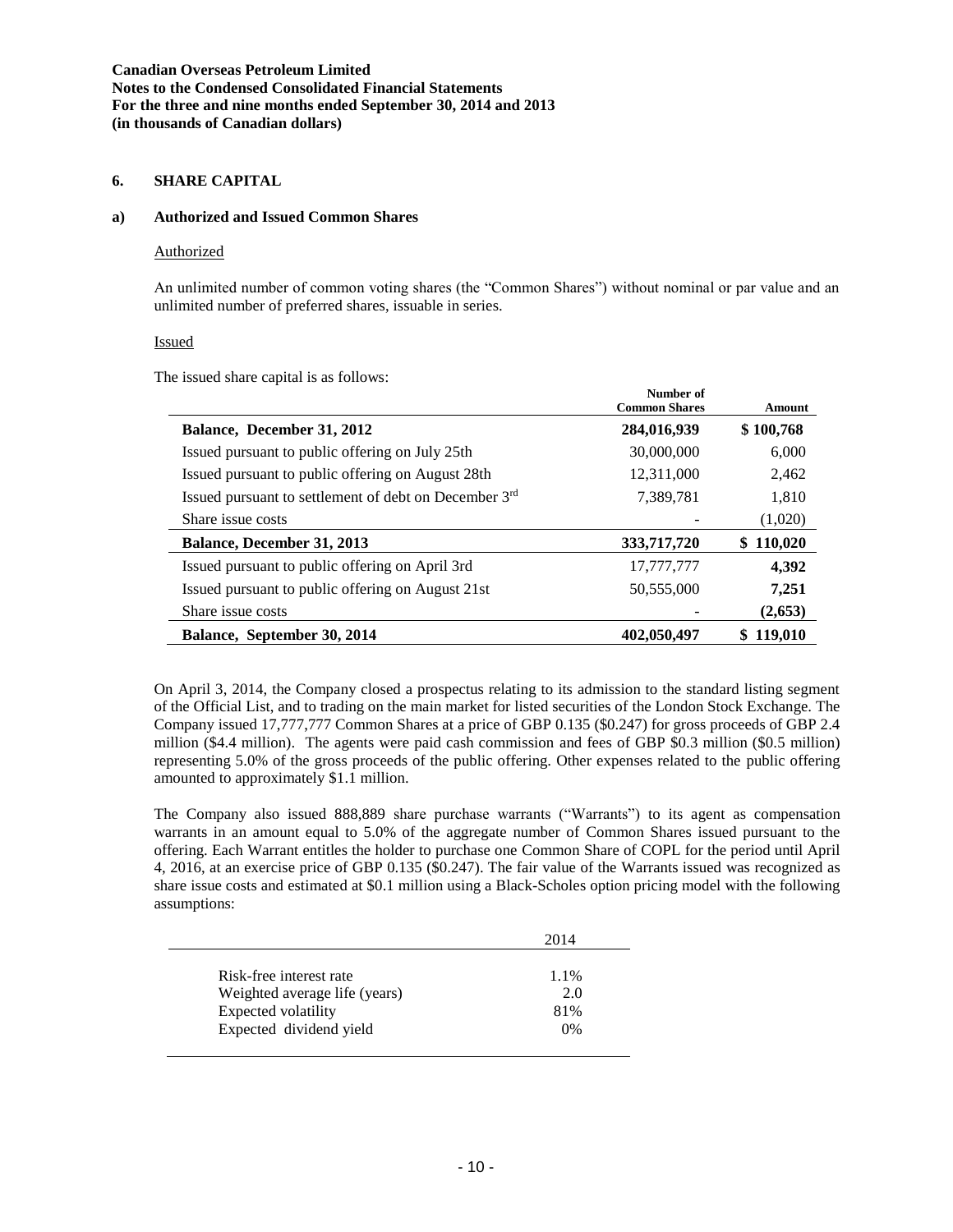### **6. SHARE CAPITAL (continued)**

#### **a) Authorized and Issued Common Shares (continued)**

On April 3, 2014 a derivative liability of \$0.1 million was also recognized in relation to the Warrants issued. The Warrants' exercise price is in GBP, and the Company's functional currency is in CAD. As there is variability in these exchange rates the Warrants are classified as a derivative financial instrument. As at September 30, 2014, the previously recorded derivative liability of \$0.1 million was revalued and a derivative gain of \$23,000 was recognized. The estimated derivative liability as at September 30, 2014, is valued at \$73,000, using a Black-Scholes option pricing model with the following assumptions:

|                               | 2014  |
|-------------------------------|-------|
|                               |       |
| Risk-free interest rate       | 1.13% |
| Weighted average life (years) | 1.50  |
| Expected volatility           | 70%   |
| Expected dividend yield       | $0\%$ |

On August 21, 2014, the Company closed a short form prospectus in connection with a marketed offering of units of the Company (the "Units"). Each Unit consisted of one Common Share in the capital of the Company and one share purchase warrant. Each Warrant entitles the holder thereof to purchase one Common Share at an exercise price of \$0.40 per Common Share on or before the date that is 36 months following the closing date. The Company issued 50,555,000 Units at a price of \$0.20 per Unit, for aggregate proceeds of approximately \$10.1 million pursuant to the offering. The agents were paid a cash commission of \$0.5 million representing 5.0% of the gross proceeds. Other expenses related to the offering of Units amounted to approximately \$0.5 million.

The fair value of the Warrants issued was net against proceeds from share capital and estimated at \$2.9 million using a Black-Scholes option pricing model with the following assumptions:

|                               | 2014  |
|-------------------------------|-------|
| Risk-free interest rate       | 1.1%  |
| Weighted average life (years) | 3.0   |
| Expected volatility           | 70%   |
| Expected dividend yield       | $0\%$ |

#### **b) Warrants**

A summary of status of the Company's Warrants as at September 30, 2014 is as follows:

|                             | 2014                  |  |                                      |                          | 2013 |                               |  |
|-----------------------------|-----------------------|--|--------------------------------------|--------------------------|------|-------------------------------|--|
|                             | Number of<br>Warrants |  | Wt. Avg.<br><b>Exercise</b><br>Price | Number of<br>Warrants    |      | Wt. Avg.<br>Exercise<br>Price |  |
| Balance, beginning of year  | $\blacksquare$        |  | $\blacksquare$                       |                          |      |                               |  |
| Issued                      | 51,443,889            |  | 0.40                                 |                          |      | -                             |  |
| Balance, September 30, 2014 | 51,443,889            |  | 0.40                                 | $\overline{\phantom{a}}$ |      | -                             |  |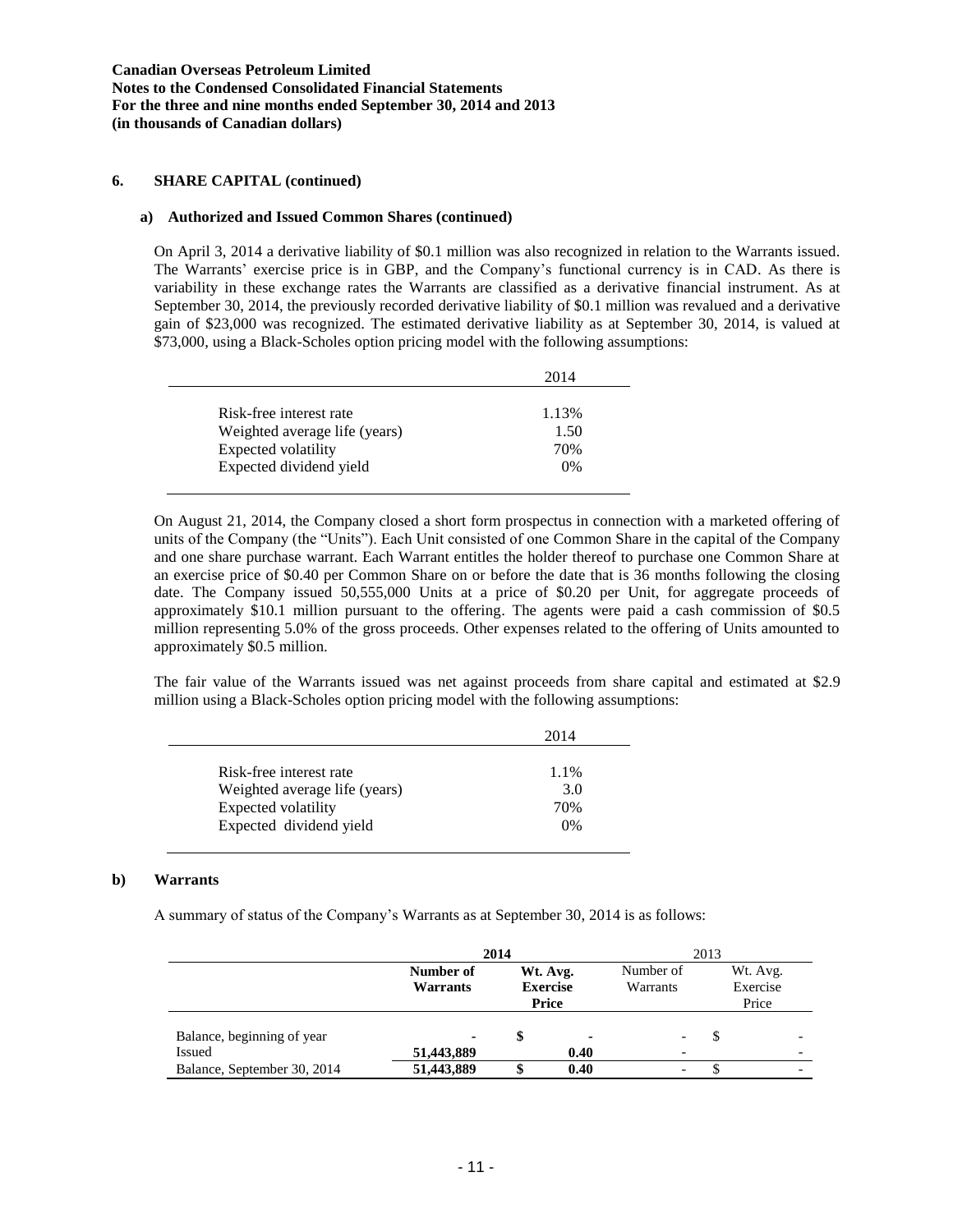### **6. SHARE CAPITAL (continued)**

#### **c) Incentive Stock Options**

As at September 30, 2014, a total of 28,065,000 stock options to purchase common shares are outstanding, having a weighted average exercise price of \$0.49 per share with a remaining weighted average contractual life of 2.4 years. Changes to the Company's stock options are summarized as follows:

|                                         | Nine months ended<br>September 30, 2014 |                                      |              | <b>Year ended</b><br>December 31, 2013 |                                      |              |
|-----------------------------------------|-----------------------------------------|--------------------------------------|--------------|----------------------------------------|--------------------------------------|--------------|
|                                         | Number of<br><b>Options</b>             | Wt. Avg.<br><b>Exercise</b><br>Price |              | Number of<br><b>Options</b>            | Wt. Avg.<br><b>Exercise</b><br>Price |              |
| Balance, beginning of period<br>Granted | 31,320,000<br>۰                         | \$                                   | 0.51         | 20,565,000<br>11,025,000               | \$                                   | 0.67<br>0.23 |
| Forfeited<br>Balance, end of period     | (3,255,000)<br>28,065,000               | ¢                                    | 0.68<br>0.49 | (270,000)<br>31,320,000                | \$                                   | 0.77<br>0.51 |
| Exercisable, end of period              | 28,065,000                              | \$                                   | 0.49         | 31,320,000                             | \$                                   | 0.51         |

### **7. WARRANTS**

| $(S\ 000's)$                                                                   | September 30, 2014 | December 31, 2013 |  |
|--------------------------------------------------------------------------------|--------------------|-------------------|--|
| Balance, beginning of year<br>Fair value of warrants issued <i>(note 6(b))</i> | 2.860              |                   |  |
| Warrants exercised                                                             |                    |                   |  |
| Balance, end of period                                                         | \$2.860            | -                 |  |

#### **8. COMMITMENTS AND CONTRACTUAL OBLIGATIONS**

As at September 30, 2014, the Company has the following commitments:

| (\$000's)    | Total | Less than<br><b>One Year</b> | One to Three<br>Years | <b>Four to Five</b><br>Years | <b>After Five</b><br>Years |
|--------------|-------|------------------------------|-----------------------|------------------------------|----------------------------|
| Office lease | 3.513 | 683                          | 1.367                 | .367                         | 95                         |

The Company is committed under operating lease agreements for the rental of office space in Calgary, Canada. The approximate total lease payments are \$3.5 million and are payable over the next six years.